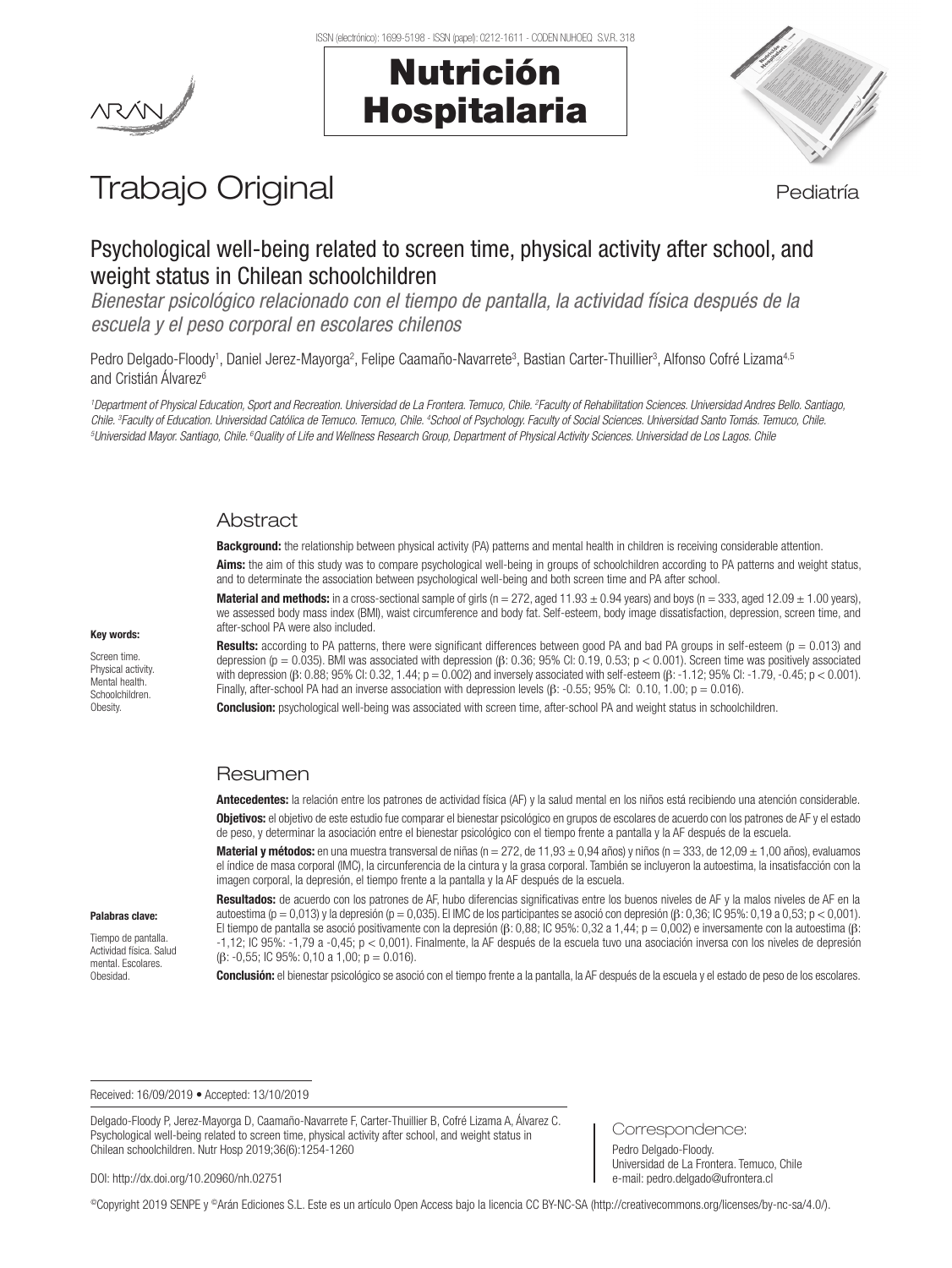#### INTRODUCTION

Mental health is a multidimensional state of well-being, with negative indicators such as body image dissatisfaction (1), depression, and positive indicators such as self-esteem (2). Mental illness and the negative consequences of poor mental health among children and the youth are particularly a public health priority.

In this sense, regular physical activity (PA) has been found to have a positive association with mental health (3). Likewise, evidence suggests that participation in PA programmes may support young people's current and future mental health (4). Some studies have reported negative associations between bad PA patterns and poor psychosocial well-being (5), as excessive screen time is strongly associated with depressive disease (6). However, these associations have not been extensively studied (7) and thus need to be investigated more thoroughly.

In the same way, school-age obesity is associated with psychosocial alterations, including deficiencies in social coexistence, with consequences for quality of life (8). It has been observed that obese children tend to have affective problems, which may negatively affect their academic performance (9). Therefore, the relationship between mental illness (i.e., with psychosocial origin) and well-being is an important area of public concern (10).

Various studies have reported that self-esteem is associated with children's social, emotional, behavioural, and mental health (11). Self-esteem plays an important role during childhood and adolescence (12), with low self-esteem being recognized as being strongly associated with different risk factors for mental health issues that affect childhood development (11). In contrast, high self-esteem has been associated with better cognitive development (13) and quality of life (14).

Body image dissatisfaction in children and adolescents has negative implications for psychological and physical well-being (1). Previous studies have stressed the importance of exploring factors that influence body image dissatisfaction in order to avoid future psychosocial problems, along with other health-related consequences, for children (15). Additionally, depression is a serious psychiatric illness in children (16), often persisting into adolescence and young adulthood, and with severe negative consequences—including self-harm and suicide (17).

A growing proportion of children's leisure time is spent as 'screen time,' including the use of smartphones, tablets, gaming consoles, and televisions—a pattern that has raised concerns about its effect on their psychological well-being (18). Lower levels of PA and higher levels of screen time and obesity are associated with impaired psychological well-being in children (19,20). However, research exploring screen time, after-school PA, weight status and psychological effects (i.e., self-esteem, body image and depression) among children need to be studied deeply. Therefore, the hypothesis of the study was that good PA patterns and normal weight status are associated with psychological well-being, and the aim of this study was to compare psychological well-being in groups of schoolchildren according to PA patterns and weight status, and to determinate the association between psychological well-being and both screen time and after-school PA.

# MATERIALS AND METHODS

## **PARTICIPANTS**

The sample for this cross-sectional study comprised girls  $(n = 272; \text{ aged } 11.93 \pm 0.94 \text{ years})$  and boys  $(n = 333; \text{ aged})$ 12.09  $\pm$  1.00 years) attending a public primary school in Chile, and selected using convenience criteria. Sample size is similar to that of previous studies (21,22). Inclusion criteria were as follows: a) informed parental consent and participant consent; b) attending school, and c) aged between 11 and 13 years. Exclusion criteria were: a) the presence of musculoskeletal disorders or any other medical condition that might affect health and PA levels, and b) physical, sensory or intellectual disabilities. The tests were explained to all participants before the study began, and they were asked to abstain from intense exercise for 48 hours prior to the study.

Parents and guardians were informed about the study and provided their written consent for their children's participation. In addition, all children provided a written assent on the day of the assessment. The investigation complied with the Helsinki Declaration and was approved by the Ethical Committee at Universidad de La Frontera (DFP16-0013), Temuco, Chile.

# MEASUREMENTS

#### Anthropometric assessment

Body mass (kg) was measured using an electrical TANITA™ scale (Scale Plus UM-028; Tokyo, Japan) while wearing underclothes, without shoes. Height (m) was measured with a SECA™ stadiometer (Model 214; Hamburg, Germany) graduated in millimetres. The nutritional status of the participants was assessed according to obesity categories, estimated from the body mass index (BMI) and calculated by dividing body weight by the square of their height in meters (kg/m<sup>2</sup>). Based on the growth table published by the Centers for Disease Control and Prevention, Overweight and Obesity (CDC) for children of the same age and sex, "overweight" was defined as a BMI at or above the 85<sup>th</sup> percentile but below the 95<sup>th</sup> percentile, and "obesity" was defined as a BMI at or above the 95<sup>th</sup> percentile (23,24).

Waist circumference (WC) was measured at the height of the umbilical scar using a SECATM tape measure (Model 201; Hamburg, Germany) (25). The waist-to-height ratio (WtHR) was subsequently obtained by dividing the WC by height in order to estimate the accumulation of fat in the central zone of the body, consistent with international norms (26). The percentage (%) of body fat (BF) was estimated from measurements of the subcutaneous tricipital and subscapular folds using a Lange™ skinfold calliper (102-602L; Minneapolis, USA) and calculated using Slaughter's formula  $(27)$ : Girls: %BF = 1.33 (tricipital + subscapular) - 0.013 (tricipital  $+$  subscapular)<sup>2</sup> - 2.5. Boys: %BF = 1.21 (tricipital  $+$  subscapular)  $-0.008$  (tricipital  $+$  subscapular)<sup>2</sup> - 1.7. The research assistant was submitted to the test-retest ( $n = 62$ ) protocol to verify the technical measurement error with an intra-class correlation coe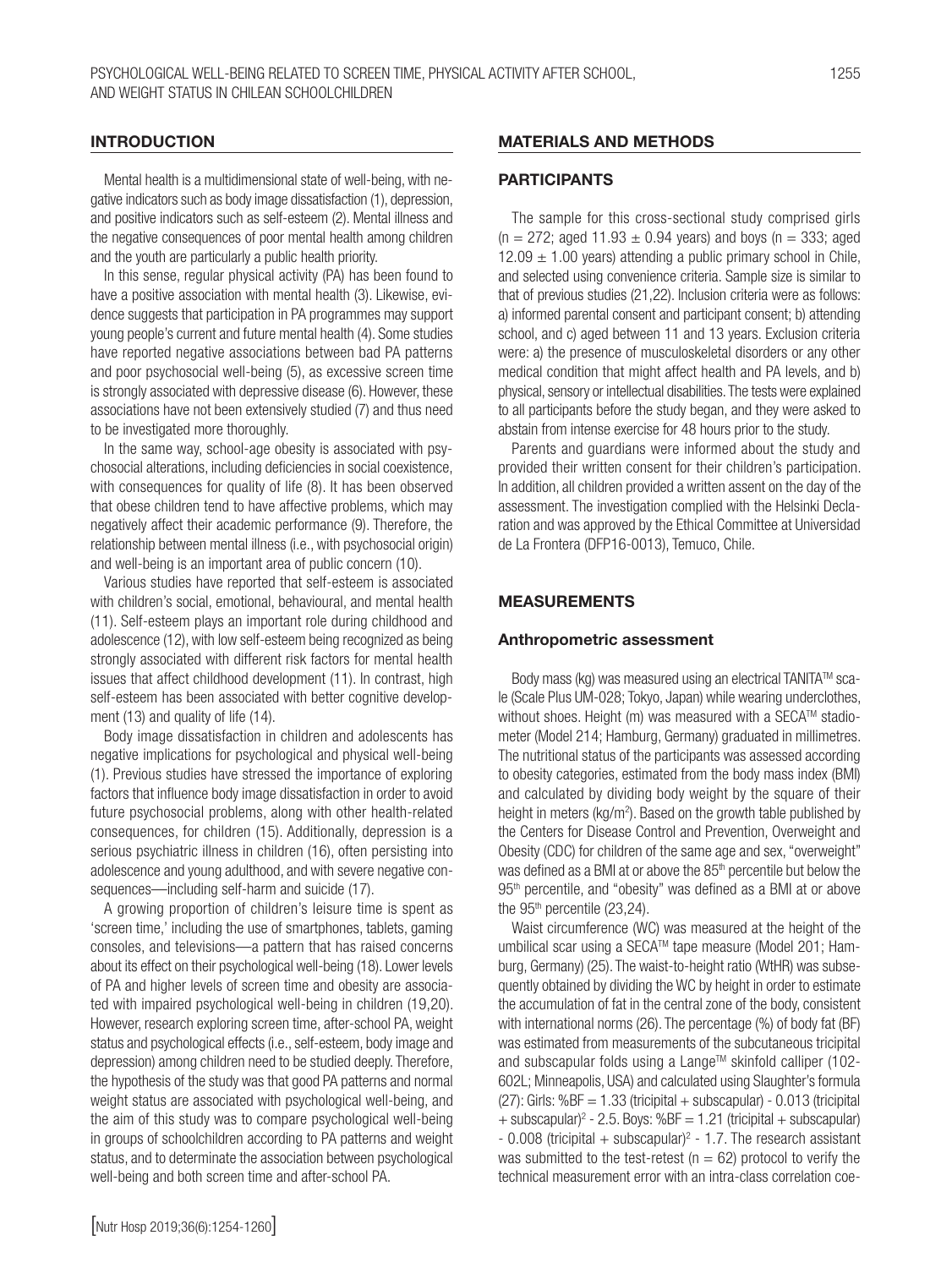fficient (ICC), in WC (ICC = 0.94), tricipital fold (ICC = 0.91) and subscapular fold  $(ICC = 0.91)$ .

## Psychosocial outcomes

The Body Shape Questionnaire (BSQ) was used to identify body image dissatisfaction (28). This questionnaire is comprised of 34 items; answers are given using a 6-point Likert scale (1, never; 2, rarely; 3, sometimes; 4, often; 5, very often; and 6, always). The maximum score is 204 points and the minimum is 34 points. Higher scores indicate 'higher dissatisfaction' with one's body image. Scores were categorized as follows: < 81, 'no dissatisfaction'; 81-110, 'mild dissatisfaction'; 111-140, 'moderate dissatisfaction'; and  $> 140$ , 'extreme dissatisfaction.' The level of internal consistency reached in this questionnaire presented a Cronbach's alpha  $= 0.84$ .

For the self-esteem measurement we used the Coppersmith Self-Esteem Inventory (29). This self-report questionnaire is designed to measure attitudes toward the self in a variety of areas (family, peers, school, and general social activities). The instrument is one of the most commonly used assessment of self-esteem in both research and clinical practice. The scores for self-esteem were categorized as follows:  $<$  22 points, 'very low'; 22-26, 'low'; 26-35, 'normal'; 35-39, 'high'; > 39, 'very high.' The inventory has been validated in Chilean children (30). The level of internal consistency reached in this questionnaire presented a Cronbach's alpha  $= 0.86$ .

Depressive symptoms were assessed using the Child Depression Inventory (CDI) (31), which consists of 27 groups of three statements relating to depressive symptoms over the previous 2 weeks. A score  $\geq$  18 points indicates the probable presence of clinically significant depression. The CDI has been validated in Chilean children (32). The level of internal consistency reached in this questionnaire presented a Cronbach's alpha  $= 0.85$ .

#### Screen time and after-school PA

The PA patterns were evaluated with the Krece Plus test (33). The Krece Plus test is a quick questionnaire that classifies lifestyle based on the daily average of hours spent watching television or playing video games (screen time) and the hours of PA after school per week. The classification is made according to the number of hours devoted to each activity. The total points are added, and the person is classified as good (men:  $\geq 9$ , women  $\geq 8$ ), regular (men: 6-8; women: 5-7) or bad (men:  $\leq$  5 and women:  $\leq$  4) according to the lifestyle score.

#### Procedure

Previously-trained research technicians visited selected schools during the 2018 Chilean school year and gave oral and written information to parents/tutors about participation in the research. Anthropometric assessments were carried out in a private room of the school at a comfortable temperature. The questionnaires were administered in classrooms on different days from the anthropometric evaluations. Only one questionnaire was administered per day. All measurements were taken in the morning between 09:00 and 11:00 am.

## Statistical analysis

Statistical analyses were performed with the SPSS version 23.0 software (SPSS™ IBM Corporation, NY, USA). The continuous variables all showed a parametric distribution and are reported as the mean and standard deviation. Group differences were assessed by one-way ANOVA, and the *post-hoc* analysis was carried out using Bonferroni's method. The  $p_{\text{trend}}$  was calculated by linear-by-linear association to establish a trend between h/day of screen time and psychological well-being. To determine the association between psychological well-being with screen time and PA after school, a multivariate logistic regression was used. Values of  $p < 0.05$  were considered statistically significant.

# RESULTS

Table I shows the descriptive characteristics of the schoolchildren. There were sex differences in percentage of BF (girls 25.33  $\pm$  7.31%, boys 24.00  $\pm$  7.51%; p = 0.029) and body image dissatisfaction (girls  $59.88 \pm 31.92$ , boys  $53.49 \pm 27.42$ ; p = 0.008).

Table II shows the results according to PA patterns. There were significant differences between the 'good PA' and 'bad PA' pattern groups on the variables of self-esteem  $(34.82 \pm 7.01)$  and 30.79  $\pm$  8.57, respectively; p = 0.013) and depression (10.16  $\pm$  5.09 and  $12.91 \pm 6.64$ , respectively;  $p = 0.035$ ). The schoolchildren who reported screen times of 5 or more hrs/day reported higher depression levels ( $p_{t_{\text{rand}}}$  = 0.003) than their peers (4 or less hrs/day) (Table III). Moreover, the group of schoolchildren with bad PA patterns reported higher screen time (3.92  $\pm$  0.82 h/day) and lower levels of after-school PA per day (1.79  $\pm$  1.04 h/week) in comparison to the 'regular' and 'good PA' pattern groups  $(p < 0.001)$  (Table II).

As shown in table IV, the normal-weight group was significantly different from the obese group in levels of self-esteem (33.41  $\pm$ 8.20 and 26.71  $\pm$  7.79, respectively;  $p < 0.001$ ), body image dissatisfaction (48.84  $\pm$  16.76 and 91.29  $\pm$  43.66, respectively;  $p < 0.001$ ) and depression (10.29  $\pm$  6.30 and 16.56  $\pm$  5.56, respectively;  $p < 0.001$ ). Likewise, there were significant differences between the normal-weight, overweight and obese groups in screen time (3.03 ± 1.16 *vs.* 3.37 ± 1.04 *vs.* 3.66 ± 1.01 h/day, p < 0.001) and PA after school (3.00 ± 1.46 *vs.* 2.54 ± 1.31 *vs.*   $2.03 \pm 1.21$  h/week,  $p < 0.001$ ).

Gender had an association with body image dissatisfaction (β: -19.52, 95% CI: -23.94, -15.10, p < 0.0001). BMI was associated with body image dissatisfaction (β: 3.20, 95% CI: 2.44, 3.96, p < 0.001) and depression (β: 0.36, 95% CI: 0.19, 0.53, p < 0.001).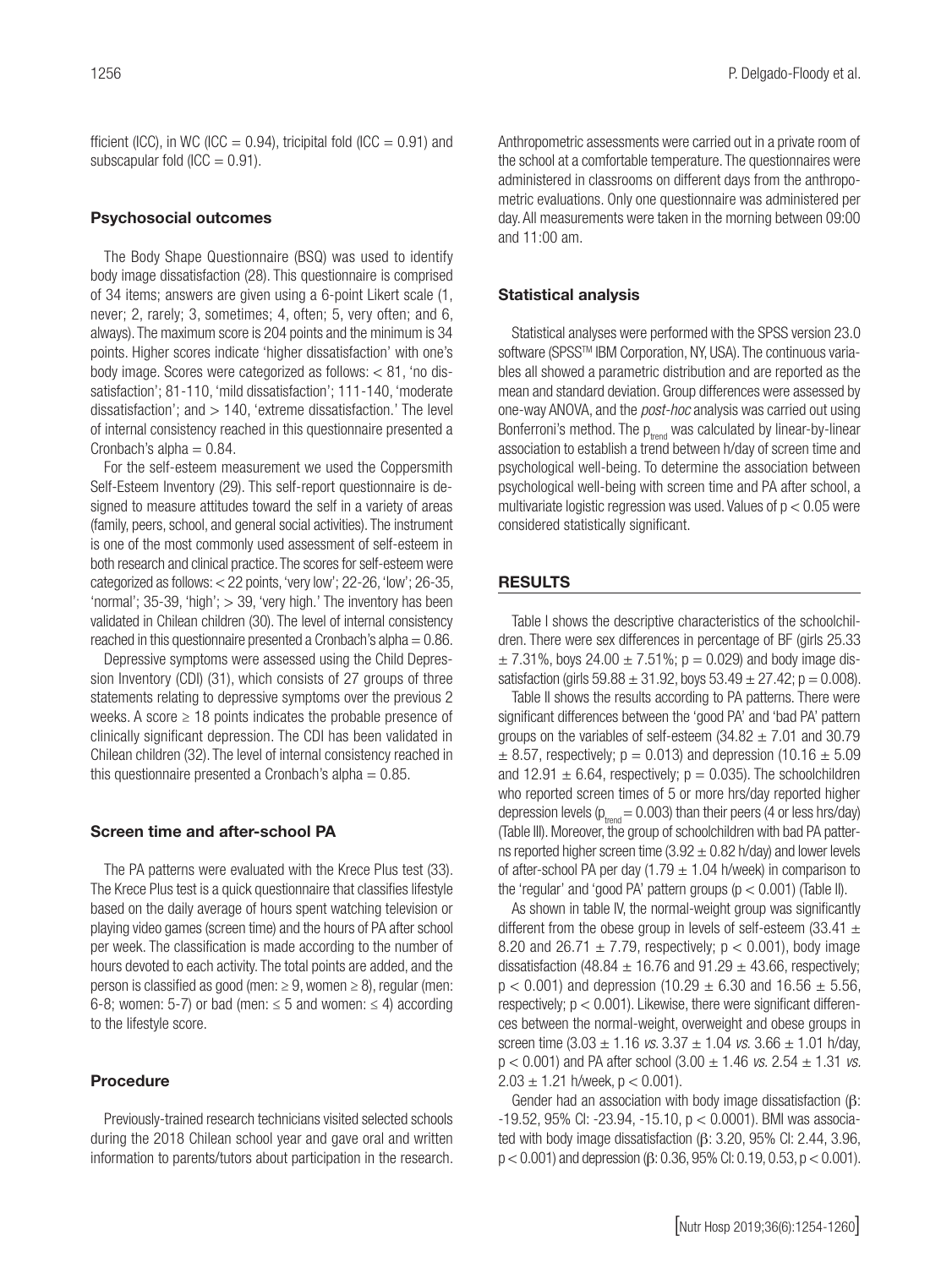|                                   | <u>rabio il pesso iperve ofici asteristics or the sorisoloriliano il </u> |                                  |                   |             |  |  |
|-----------------------------------|---------------------------------------------------------------------------|----------------------------------|-------------------|-------------|--|--|
|                                   | <b>Total</b>                                                              | <b>Girls</b>                     | <b>Boys</b>       | p-value     |  |  |
|                                   | $(n = 605)$                                                               | $(n = 272)$                      | $(n = 333)$       |             |  |  |
|                                   |                                                                           | <b>Anthropometric parameters</b> |                   |             |  |  |
| Age (y)                           | $12.02 \pm 0.98$                                                          | $11.93 \pm 0.94$                 | $12.09 \pm 1.00$  | $p = 0.307$ |  |  |
| Body mass (kg)                    | $51.65 \pm 13.84$                                                         | $51.38 \pm 12.39$                | $51.88 \pm 14.94$ | $p = 0.664$ |  |  |
| BMI (kg/m <sup>2</sup> )          | $21.41 \pm 4.53$                                                          | $21.74 \pm 4.39$                 | $21.14 \pm 4.64$  | $p = 0.109$ |  |  |
| Normal weight n (%)               | 323 (53.4)                                                                | 143 (52.6)                       | 180 (54.1)        |             |  |  |
| Overweight n (%)                  | 153 (25.3)                                                                | 75 (27.6)                        | 78 (23.4)         | $p = 0.485$ |  |  |
| Obese $n$ $(\%)$                  | 129(21.3)                                                                 | 54 (19.9)                        | 75 (22.5)         |             |  |  |
| WC (cm)                           | $73.18 \pm 11.42$                                                         | $72.61 \pm 10.60$                | $73.65 \pm 12.04$ | $p = 0.269$ |  |  |
| WtHR (WC/height)                  | $0.47 \pm 0.07$                                                           | $0.47 \pm 0.07$                  | $0.47 \pm 0.07$   | $p = 0.737$ |  |  |
| BF (%)                            | $24.60 \pm 7.44$                                                          | $25.33 \pm 7.31$                 | $24.00 \pm 7.51$  | $p = 0.029$ |  |  |
| <b>Psychosocial variables</b>     |                                                                           |                                  |                   |             |  |  |
| Self-esteem (score)               | $31.27 \pm 8.62$                                                          | $31.65 \pm 9.44$                 | $30.96 \pm 7.85$  | $p = 0.369$ |  |  |
| Body image (score)                | $62.36 \pm 32.68$                                                         | $73.77 \pm 31.92$                | $53.49 \pm 27.42$ | p < 0.001   |  |  |
| Depression (score)                | $12.56 \pm 6.40$                                                          | $13.11 \pm 6.87$                 | $12.11 \pm 5.97$  | $p = 0.056$ |  |  |
| <b>Physical activity patterns</b> |                                                                           |                                  |                   |             |  |  |
| PA after school (h/week)          | $2.68 \pm 1.40$                                                           | $2.53 \pm 1.39$                  | $2.80 \pm 1.42$   | $p = 0.284$ |  |  |
| Screen time (h/day)               | $3.25 \pm 1.14$                                                           | $3.30 \pm 1.17$                  | $3.20 \pm 1.11$   | $p = 0.200$ |  |  |

# Table I. Descriptive characteristics of the schoolchildren

*The data shown represent mean ± DS, and n (%). p < 0.05 was considered statistically significant. BMI: body mass index; WC: waist circumference; WtHR: waist-toheight ratio; BF: body fat; PA: physical activity.*

# Table II. Comparison of variables according to physical activity patterns (screen time and PA after school)

| <b>Good PA</b><br>$(n = 51)$      |                   | <b>Regular PA</b><br>$(n = 204)$ | <b>Bad PA</b><br>$(n = 350)$ | <b>Post hoc</b><br>p-value |           |  |
|-----------------------------------|-------------------|----------------------------------|------------------------------|----------------------------|-----------|--|
|                                   | A                 | в                                | C                            |                            |           |  |
| <b>Psychosocial variables</b>     |                   |                                  |                              |                            |           |  |
| Self-esteem (score)               | $34.82 \pm 7.01$  | $31.98 \pm 8.88$                 | $30.79 \pm 8.57$             | 0.013                      | A > C     |  |
| Body image (score)                | $52.11 \pm 20.52$ | $61.06 \pm 32.32$                | $64.04 \pm 34.46$            | 0.088                      |           |  |
| Depression (score)                | $10.16 \pm 5.09$  | $12.29 \pm 6.13$                 | $12.91 \pm 6.64$             | 0.035                      | A < C     |  |
| <b>Physical activity patterns</b> |                   |                                  |                              |                            |           |  |
| Screen time (h/day)               | $1.03 \pm 0.162$  | $2.50 \pm 0.61$                  | $3.92 \pm 0.82$              | p < 0.001                  | A < B < C |  |
| PA after school (h/week)          | $4.95 \pm 0.23$   | $3.79 \pm 0.69$                  | $1.79 \pm 1.04$              | p < 0.001                  | A > B > C |  |

*The data shown are represented as mean ± SD. p < 0.05 was considered statistically significant. A denotes good PA groups, B denotes regular PA groups, and C denotes bad PA groups in the* post hoc *analysis.*

| Screen time, h/day  |                  |                  |                  |                   |                   |                |  |
|---------------------|------------------|------------------|------------------|-------------------|-------------------|----------------|--|
|                     |                  |                  |                  |                   | $5$ or $+$        | <b>P-Trend</b> |  |
|                     | $(n = 42)$       | $(n = 116)$      | $(n = 179)$      | $(n = 171)$       | $(n = 88)$        |                |  |
| Body image (score)  | $55.1 \pm 24.16$ | $57.8 \pm 31.57$ | $63.4 \pm 32.84$ | $63.92 \pm 34.75$ | $66.01 \pm 35.55$ | $p = 0.212$    |  |
| Self-esteem (score) | $34.12 \pm 7.88$ | $32.2 \pm 9.01$  | $30.25 \pm 8.27$ | $31.44 \pm 7.88$  | $31.61 \pm 10.27$ | $p = 0.076$    |  |
| Depression (score)  | $10.52 \pm 5.52$ | $11.2 \pm 5.56$  | $12.87 \pm 6.05$ | $12.65 \pm 6.57$  | $14.25 \pm 7.65$  | $p = 0.003$    |  |

# Table III. Psychological well-being according to screen time

*The data shown are represented as mean ± SD. p < 0.05 was considered statistically significant.*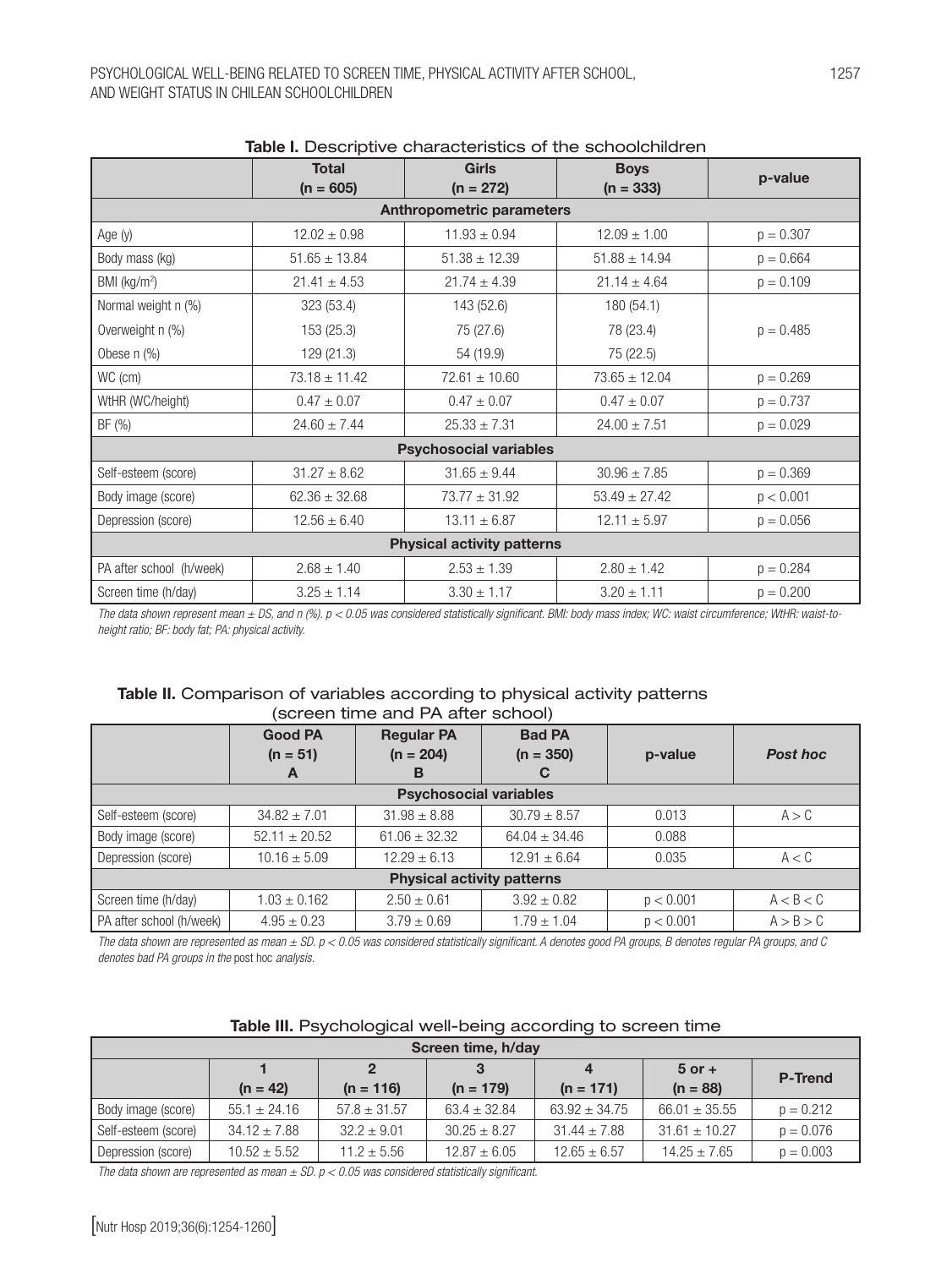|                                   | <b>Normal Weight</b><br>$(n = 323)$<br>A | Overweight<br>$(n = 153)$<br>в | <b>Obesity</b><br>$(n = 129)$<br>С | p-value   | <b>Post hoc</b> |  |
|-----------------------------------|------------------------------------------|--------------------------------|------------------------------------|-----------|-----------------|--|
| <b>Psychosocial variables</b>     |                                          |                                |                                    |           |                 |  |
| Self-esteem                       | $33.41 \pm 8.23$                         | $30.97 \pm 8.51$               | $26.71 \pm 7.79$                   | p < 0.001 | A > B > C       |  |
| Body image                        | $48.79 \pm 16.63$                        | $66.50 \pm 32.42$              | $91.29 \pm 43.80$                  | p < 0.001 | A < B < C       |  |
| Depression                        | $10.29 \pm 6.30$                         | $14.08 \pm 5.35$               | $16.56 \pm 5.55$                   | p < 0.001 | A < B < C       |  |
| <b>Physical activity patterns</b> |                                          |                                |                                    |           |                 |  |
| Screen time (h/day)               | $3.03 \pm 1.16$                          | $3.37 \pm 1.04$                | $3.66 \pm 1.01$                    | p < 0.001 | A < B < C       |  |
| PA after school (h/week)          | $3.00 \pm 1.46$                          | $2.54 \pm 1.31$                | $2.03 \pm 1.21$                    | p < 0.001 | A > B > C       |  |

#### Table IV. Comparison of variables according to nutritional status

The data shown are represented as mean  $\pm$  SD.  $p < 0.05$  was considered statistically significant. A denotes the normal weight group, B denotes the overweight group, *and C denotes the obesity group in the* post hoc *analysis.*

Length of screen time was found to be associated with depression  $(\beta: 0.88, 95\% \text{ Cl}: 0.32, 1.44, p = 0.002)$  and inversely associated with self-esteem (β: -1.12, 95% CI: -1.79, -0.45, p < 0.001). After-school PA was found to be inversely associated with depression (β: -0.55, 95% CI: 0.10, 1.00, p = 0.016) (Table V).

#### **DISCUSSION**

The aim of this study was to compare levels of psychological well-being, as reflected in self-esteem, body image and depression, between groups of schoolchildren according to PA patterns (consisting of screen time, after-school PA and weight status).

The schoolchildren with higher screen time and lower after-school PA reported worse psychosocial well-being than their counterparts. Moreover, screen time duration was positively associated with depression and inversely associated with self-esteem. These findings are consistent with another investigation that also found an association between excessive screen exposure and poor psychosocial well-being in children (5). Likewise, screen time – in particular, watching television – has been negatively associated with the development of physical and cognitive abilities and positively associated with obesity, sleep problems, depression and anxiety (6). Along these lines, the

evidence shows small but consistent associations between screen time and poor mental health (7). A study reported that children and adolescents who spent more time using screens showed worse psychological well-being than low-screen time users (34). Moreover, increased sedentary time is associated with more peer problems in children whereas PA, generally, is beneficial for peer relations in children (35).

In our sample, psychological well-being was lower in the obese group than in the normal-weight group; furthermore, BMI levels were associated with body image dissatisfaction and depression. A study of Australian students of a similar age found that obesity affects the self-perception of children, particularly girls, during early adolescence (36). Hesketh et al. (37) reported that children who were overweight or obese at 5-10 years of age had lower self-esteem when compared to non-overweight children. Moreover, a previous investigation indicated that children with adiposity were more likely to report higher body dissatisfaction (38). An investigation reported that overweight/obese children (aged 6-13 years) were significantly more likely to suffer from depression than normal-weight children (39). A study of Korean schoolchildren found that obese children with higher body dissatisfaction had lower self-esteem and more depressive symptoms than normal-weight children (17). In children, a differential effect of obesity on self-esteem has been

| $\alpha$ , $\alpha$ $\beta$ , $\gamma$ $\beta$ , $\alpha$ $\alpha$ , $\alpha$ $\beta$ , $\alpha$ , $\beta$ , $\beta$ , $\alpha$ , $\alpha$ , $\beta$ |                                              |                                       |                                           |  |  |  |
|------------------------------------------------------------------------------------------------------------------------------------------------------|----------------------------------------------|---------------------------------------|-------------------------------------------|--|--|--|
|                                                                                                                                                      | <b>Body image</b><br>dissatisfaction         | <b>Depression</b>                     | Self-esteem                               |  |  |  |
| Gender                                                                                                                                               | $-19.52$ ( $-23.94$ , $-15.10$ ) p $< 0.001$ | $-0.71$ ( $-1.68$ , 0.25) $p = 0.147$ | $0.91$ (-0.26, 2.09) $p = 0.126$          |  |  |  |
| BMI                                                                                                                                                  | 3.20 (2.44, 3.96) $p < 0.001$                | $0.36$ (0.19, 0.53) $p < 0.001$       | $0.06$ (-0.15, 0.26) $p = 0.585$          |  |  |  |
| WC                                                                                                                                                   | $0.24$ (-0.05, 0.53) $p = 0.110$             | $0.06$ (-0.01, 0.12) $p = 0.080$      | $-0.01$ ( $-0.09$ , 0.07) $p = 0.841$     |  |  |  |
| <b>BF</b>                                                                                                                                            | $-0.16$ ( $-0.48$ , 0.17) $p = 0.335$        | $0.04$ (-0.03, 0.11) p= 0.225         | $-0.03$ ( $-0.11$ , 0.06) $p = 0.538$     |  |  |  |
| Screen time                                                                                                                                          | $0.38$ (-2.17, 2.93) $p = 0.770$             | $0.88$ (0.32, 1.44) $p = 0.002$       | $-1.12$ ( $-1.79$ , $-0.45$ ) $p < 0.001$ |  |  |  |
| Physical activity after school                                                                                                                       | $0.74$ (-1.33, 2.80) $p = 0.484$             | $-0.55$ (0.10, 1.00) $p = 0.016$      | 0.01 (-0.54, 0.56) $p = 0.977$            |  |  |  |

# Table V. Association of mental health variables with gender, anthropometric parameters and physical activity patterns

*The data shown represent beta values (95% CI) p-value. Values of p < 0.05 were considered statistically significant. BMI: body mass index; WC: waist circumference; BF: body fat.*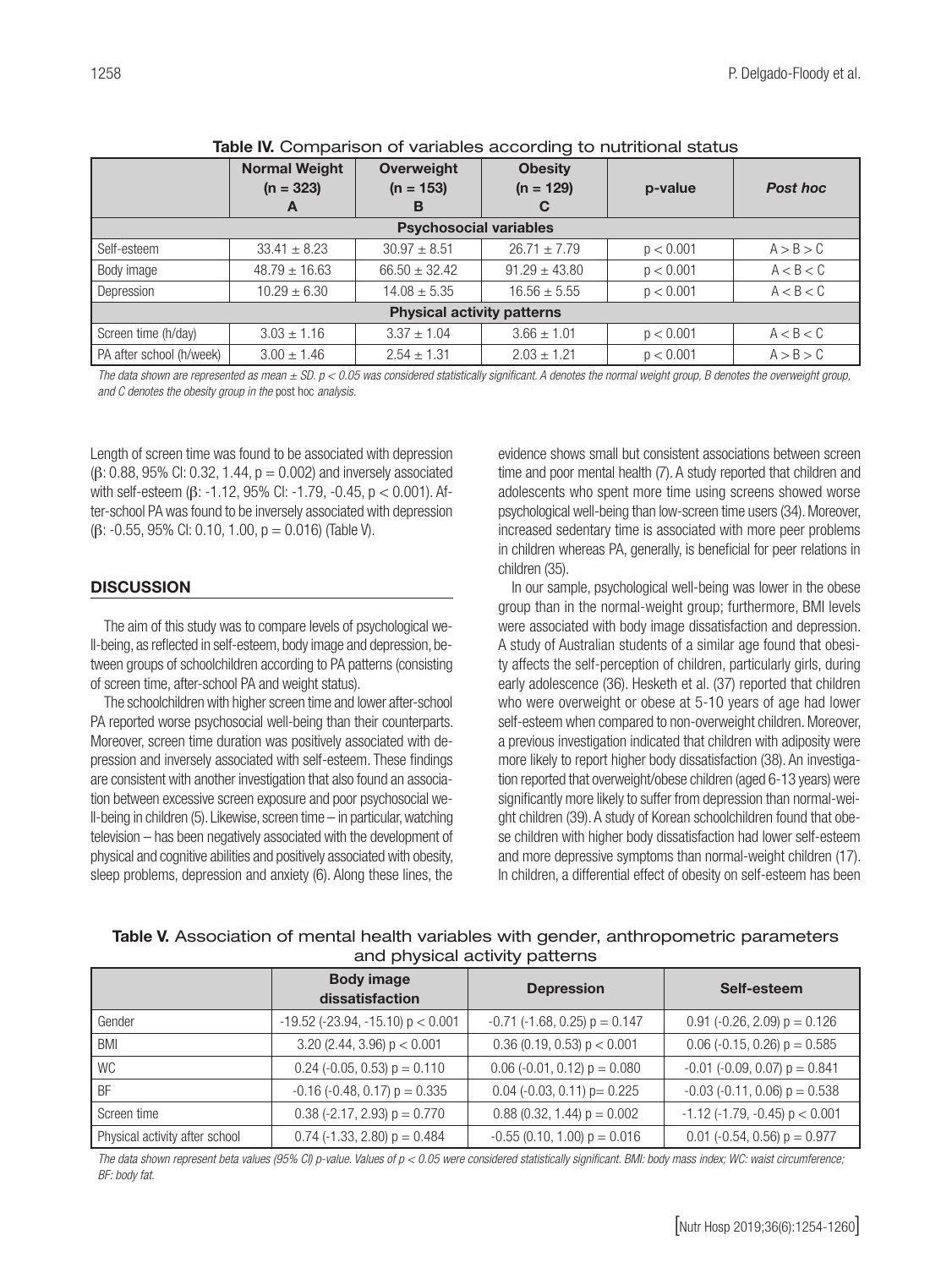observed in problems of externalization and social perception related to bullying behaviors (40).

In the present study, after-school PA was inversely associated with depression. In this sense, the evidence indicated that low PA levels are associated with poor psychological well-being (41,42). These associations are worrisome, as we found that PA levels were lower in obese students than in overweight and normal-weight schoolchildren. These associations imply that obese children are at greater risk of a depressive episode or symptoms of depression (43). The literature suggests that higher levels of PA can help reduce symptoms of depression in childhood (44,45), which is accompanied by changes in self-esteem (46). Likewise, the evidence suggests that daily TV watching in excess of 2 hours is associated with reduced psychosocial health (47).

# LIMITATIONS

This study has some limitations. Although we used standardized PA questionnaires, we did not use accelerometer devices, which would have provided a more precise quantification of PA patterns and sedentary behaviour. The strengths of this study are that we examined several variables that affect the academic performance and mental health of children, contributing to a better understanding of the serious problem of excessive screen time, physical inactivity, and childhood obesity. The information available regarding the psychological well-being in obesity children is important, especially for professionals in the Nutrition and Physical Activity Sciences, given the current study provides some insights into this field.

#### **CONCLUSION**

In conclusion, schoolchildren with bad PA patterns such as higher screen time per day, lower after-school PA, and obesity status presented poor psychological well-being compared to their peers with good PA levels and normal weight status. Moreover, screen time duration, after-school PA, and BMI were associated with psychological well-being (i.e., in terms of depression, body image, and self-esteem). This suggests that prevention strategies for childhood sedentary behaviour need to begin early in order to minimize its psychological impact during adolescence and adulthood.

#### **REFERENCES**

- 1. Wang K, Liang R, Ma ZL, Chen J, Cheung EF, Roalf DR, et al. Body image attitude among Chinese college students. PsyCh journal 2018;7(1):31-40. DOI: 10.1002/pchj.200.
- 2. Dale LP, Vanderloo L, Moore S, Faulkner G. Physical activity and depression, anxiety, and self-esteem in children and youth: an umbrella systematic review. Ment Health Phys Act 2018;16:66-79.
- 3. Donnelly, Hillman C, Castelli D, Etnier J, Lee S, Tomporowski P, et al. Physical activity, fitness, cognitive function, and academic achievement in children: a systematic review. Med Sci Sports Exerc 2016;48(6):1197. DOI: 10.1249/ MSS.0000000000000901.
- 4. Rodríguez-Ayllón M, Cadenas-Sánchez C, Estévez-López F, Muñoz NE, Mora-González J, Migueles JH, et al. Role of Physical Activity and Sedentary

Behavior in the Mental Health of Preschoolers, Children and Adolescents: A Systematic Review and Meta-Analysis. Sports medicine 2019:1-28.

- 5. Zhao J, Zhang Y, Jiang F, Ip P, Ho FKW, Zhang Y, et al. Excessive Screen Time and Psychosocial Well-Being: The Mediating Role of Body Mass Index, Sleep Duration, and Parent-Child Interaction. The Journal of pediatrics 2018;202:157-62. e1. DOI: 10.1016/j.jpeds.2018.06.029.
- 6. Domingues-Montanari S. Clinical and psychological effects of excessive screen time on children. J Paediatr Child Health 2017;53(4):333-8. DOI: 10.1111/jpc.13462.
- 7. Biddle SJ, Asare M. Physical activity and mental health in children and adolescents: a review of reviews. Br J Sports Med 2011;45(11):886-95. DOI: 10.1136/bjsports-2011-090185.
- 8. Walker L, Hill A. Obesity: The role of child mental health services. Child and Adolescent Mental Health 2009;14(3):114-20. DOI: 10.1111/j.1475- 3588.2008.00522.x.
- 9. Barmola K. Family Environment, Mental Health and Academic Performance of Adolescents. Sociology 2013;2(12). DOI: 10.15373/22778179/ DEC2013/169.
- 10. Khalid A, Qadir F, Chan SW, Schwannauer M. Adolescents' mental health and well-being in developing countries: a cross-sectional survey from Pakistan. J Ment Health 2018:1-8. DOI: 10.1080/09638237.2018.1521919.
- 11. Wang F, Wild TC, Kipp W, Kuhle S, Veugelers PJ. The influence of childhood obesity on the development of self-esteem. Health reports 2009;20(2):21-7.
- 12. McClure AC, Tanski SE, Kingsbury J, Gerrard M, Sargent JD. Characteristics associated with low self-esteem among US adolescents. Academic pediatrics 2010;10(4):238-44. e2. DOI: 10.1016/j.acap.2010.03.007.
- 13. Wang F, Veugelers P. Self-esteem and cognitive development in the era of the childhood obesity epidemic. Obesity reviews 2008;9(6):615-23. DOI: 10.1111/j.1467-789X.2008.00507.x.
- 14. Griffiths LJ, Parsons TJ, Hill AJ. Self-esteem and quality of life in obese children and adolescents: a systematic review. International journal of pediatric obesity : IJPO : an official journal of the International Association for the Study of Obesity 2010;5(4):282-304. DOI: 10.3109/17477160903473697.
- 15. Kerner C, Haerens L, Kirk D. Understanding body image in physical education: Current knowledge and future directions. European Physical Education Review 2017:1356336X17692508. DOI: 10.1177/1356336X17692508.
- 16. Avanci J, Assis S, Oliveira R, Pires T. Childhood depression. Exploring the association between family violence and other psychosocial factors in low-income Brazilian schoolchildren. Child and adolescent psychiatry and mental health 2012;6(1):26. DOI: 10.1186/1753-2000-6-26.
- 17. Shin NY, Shin MS. Body dissatisfaction, self-esteem, and depression in obese Korean children. The Journal of pediatrics 2008;152(4):502-6. DOI: 10.1016/j.jpeds.2007.09.020.
- 18. Twenge JM, Martin GN, Spitzberg BH. Trends in US Adolescents' media use, 1976-2016: The rise of digital media, the decline of TV, and the (near) demise of print. Psychology of Popular Media Culture. 2018. DOI: 10.1037/ ppm0000203.
- 19. Tyson P, Wilson K, Crone D, Brailsford R, Laws K. Physical activity and mental health in a student population. J Ment Health 2010;19(6):492-9. DOI: 10.3109/09638230902968308.
- 20. Ikävalko T, Lehto S, Lintu N, Väistö J, Eloranta AM, Haapala EA, et al. Health-related correlates of psychological well-being among girls and boys 6–8 years of age: The Physical Activity and Nutrition in Children study. Journal of paediatrics and child health 2018;54(5):506-9. DOI: 10.1111/jpc.13891.
- 21. Delgado-Floody P, Cofré A, Guzmán I, Mayorga D, Salazar C, Caamaño F. Perception of obese schoolchildren regarding their participation in the Physical Education class and their level of self-esteem: comparison according to corporal status. Nutr Hosp 2018;35(6):1270-4.
- 22. Delgado-Floody P, Caamaño-Navarrete F, Palomino-Devia C, Jerez-Mayorga D, Martínez-Salazar C. Relationship in obese Chilean schoolchildren between physical fitness, physical activity levels and cardiovascular risk factors. Nutr Hosp 2019;36(1):13-9.
- 23. Karnik S, Kanekar A. Childhood obesity: a global public health crisis. Int J Prev Med 2012;3(1):1-7.
- 24. CDC. Centers for Disease Control and Prevention, Overweight and obesity; Defining overweight and obesity. 2010.
- 25. Schröder H, Ribas L, Koebnick C, Funtikova A, Gomez SF, Fíto M, et al. Prevalence of abdominal obesity in Spanish children and adolescents. Do we need waist circumference measurements in pediatric practice? PLoS One 2014;9(1):e87549. DOI: 10.1371/journal.pone.0087549.
- 26. Chung IH, Park S, Park MJ, Yoo EG. Waist-to-Height Ratio as an Index for Cardiometabolic Risk in Adolescents: Results from the 1998-2008 KNHANES. Yonsei Med J 2016;57(3):658-63. DOI: 10.3349/ymj.2016.57.3.658.